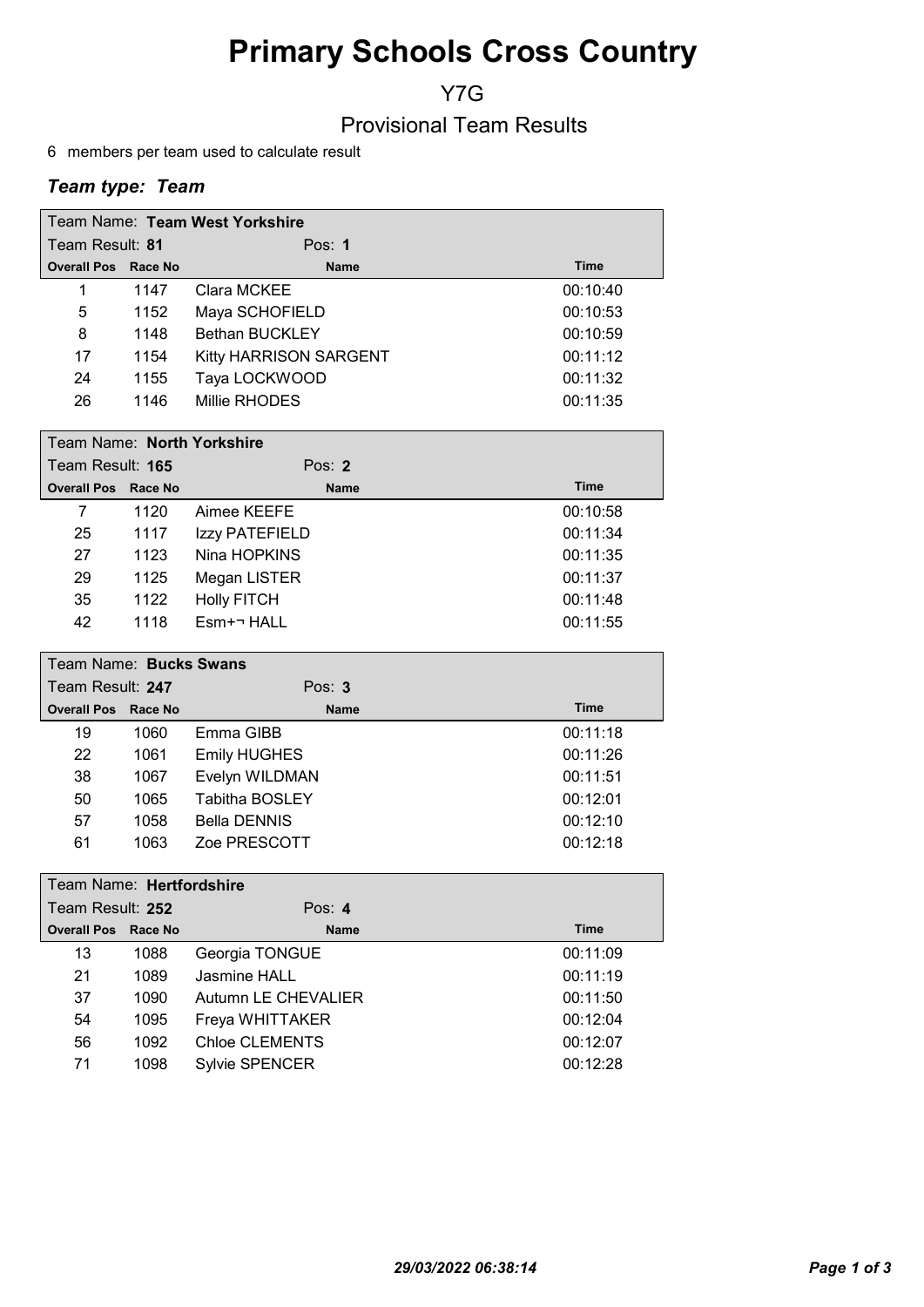# Primary Schools Cross Country

Y7G

### Provisional Team Results

6 members per team used to calculate result

### Team type: Team

| Team Name: Warwickshire Schools |      |                      |             |  |
|---------------------------------|------|----------------------|-------------|--|
| Team Result: 262                |      | Pos: $5$             |             |  |
| <b>Overall Pos Race No</b>      |      | <b>Name</b>          | <b>Time</b> |  |
| 6                               | 1159 | Imogen DE PENNINGTON | 00:10:54    |  |
| 11                              | 1160 | Nancy REEVES         | 00:11:06    |  |
| 45                              | 1161 | Marijke TEAR-VEREIJ  | 00:11:55    |  |
| 58                              | 1162 | Annabel WATERS       | 00:12:10    |  |
| 63                              | 1170 | Rosa DAVIS           | 00:12:20    |  |
| 79                              | 1167 | Emma CRAINE          | 00:12:35    |  |

| Team Name: Worcestershire  |      |                         |             |  |
|----------------------------|------|-------------------------|-------------|--|
| Team Result: 265           |      | Pos: $6$                |             |  |
| <b>Overall Pos Race No</b> |      | <b>Name</b>             | <b>Time</b> |  |
| 20                         | 1173 | <b>Tess ALFRINK</b>     | 00:11:19    |  |
| 30                         | 1174 | <b>Scarlett EAGLAND</b> | 00:11:37    |  |
| 31                         | 1175 | Olive THOMAS            | 00:11:43    |  |
| 33                         | 1177 | Caitlin PRIDDEN         | 00:11:47    |  |
| 49                         | 1176 | Sophie PURVES           | 00:12:00    |  |
| 102                        | 1178 | <b>Hermione PRATT</b>   | 00:13:07    |  |

| Team Name: Leicestershire  |      |                           |             |  |
|----------------------------|------|---------------------------|-------------|--|
| Team Result: 270           |      | Pos: $7$                  |             |  |
| <b>Overall Pos Race No</b> |      | <b>Name</b>               | <b>Time</b> |  |
| 14                         | 1110 | Amelia TOWLSON            | 00:11:10    |  |
| 15                         | 1105 | Sian EVANS                | 00:11:10    |  |
| 36                         | 1106 | Florence WHEELER          | 00:11:50    |  |
| 44                         | 1103 | Eden BARFIELD             | 00:11:55    |  |
| 72                         | 1111 | <b>Frankie CASTLEDINE</b> | 00:12:29    |  |
| 89                         | 1108 | Elizabeth MORLEY          | 00:12:48    |  |

| Team Name: North Yorkshire |         |                        |             |  |
|----------------------------|---------|------------------------|-------------|--|
| Team Result: 375           |         | Pos: $8$               |             |  |
| <b>Overall Pos</b>         | Race No | <b>Name</b>            | <b>Time</b> |  |
| 43                         | 1121    | Lydia EASTWOOD         | 00:11:55    |  |
| 51                         | 1116    | <b>Lily STANSFIELD</b> | 00:12:01    |  |
| 55                         | 1114    | Iris JARMAN            | 00:12:05    |  |
| 62                         | 1115    | <b>Emily RYCROFT</b>   | 00:12:18    |  |
| 74                         | 1119    | <b>Holly NASH</b>      | 00:12:30    |  |
| 90                         | 1124    | Maisey DAVIES          | 00:12:48    |  |
|                            |         |                        |             |  |